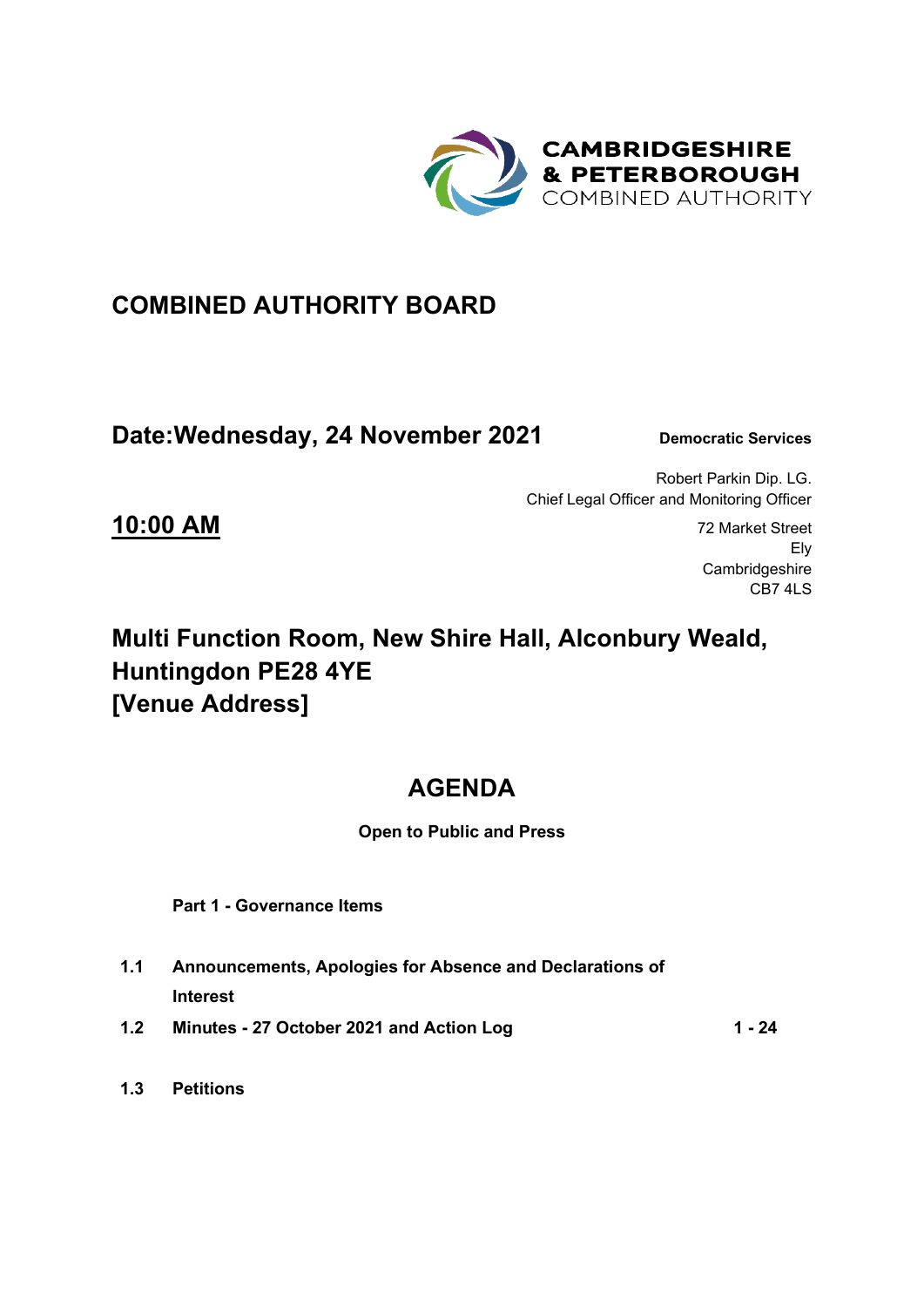#### **1.4 Public Questions**

Arrangements for public questions can be viewed in Chapter 5, Paragraphs 18 to 18.16 of the Constitution which can be viewed here - Constitution  **Part 2 - Finance** 

| 2.1 | <b>Budget Monitor Report November 2021</b>                                                                                                                          | $25 - 50$   |
|-----|---------------------------------------------------------------------------------------------------------------------------------------------------------------------|-------------|
| 2.2 | Draft Sustainable Growth Ambition Statement and 2022-23 draft<br>budget and medium-term financial plan 2022 to 2026<br><b>Part 3 - Combined Authority Decisions</b> | $51 - 88$   |
| 3.1 | Cambridgeshire and Peterborough Independent Commission on<br><b>Climate Full Report</b>                                                                             | 89 - 104    |
| 3.2 | <b>Capability Fund 2021-22 Grant Award</b>                                                                                                                          | $105 - 108$ |
| 3.3 | St Neots Future High Streets Fund Scheme - Combined Authority<br><b>Co-Funding Business Case</b>                                                                    | 109 - 168   |
| 3.4 | Market Towns Programme Investment Prospectus - Approval of<br>recommended projects - November 2021                                                                  | 169 - 184   |
| 3.5 | <b>Cambridgeshire and Peterborough Business Growth Company</b><br><b>Limited - Appointment of new Director</b>                                                      | 185 - 188   |
| 3.6 | <b>Community Renewal Fund Award</b>                                                                                                                                 | 189 - 280   |
|     | By recommendation to the Combined Authority                                                                                                                         |             |
|     | Part 4 - Transport and Infrastructure Committee recommendations<br>to the Combined Authority                                                                        |             |
| 4.1 | <b>March Area Transport Study Outline Business Case</b>                                                                                                             | 281 - 282   |
| 4.2 | A1260 Nene Parkway Junction 15                                                                                                                                      | 283 - 286   |
|     | Part 5 - Skills Committee Recommendations to the Combined<br><b>Authority</b>                                                                                       |             |
| 5.1 | <b>Adult Education Budget Commissioning Approach and Statement</b><br>for 2022-23 onwards                                                                           | 287 - 292   |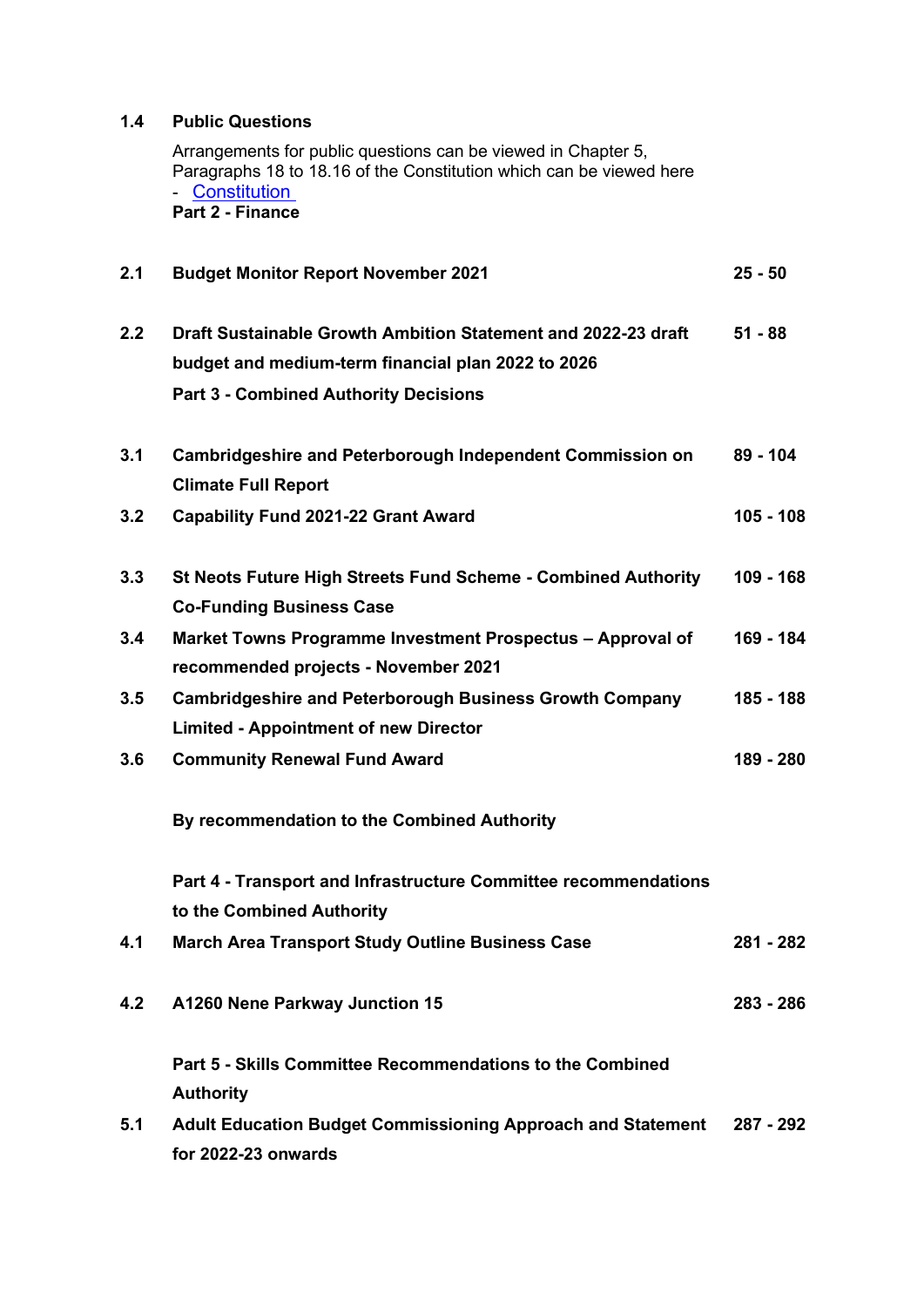|     | Part 6 - Business Board Recommendations to the Combined                                                                                |             |
|-----|----------------------------------------------------------------------------------------------------------------------------------------|-------------|
|     | <b>Authority</b>                                                                                                                       |             |
| 6.1 | <b>Strategic Funding Management Review November 2021 and</b>                                                                           | 293 - 296   |
|     | <b>Project Change Request</b>                                                                                                          |             |
| 6.2 | <b>Agri-Tech Sector Strategy</b>                                                                                                       | 297 - 312   |
| 6.3 | <b>Business Board Annual Report 2020-21</b>                                                                                            | $313 - 334$ |
|     | <b>Part 7 - Governance Reports</b>                                                                                                     |             |
| 7.1 | <b>Combined Authority Committee Membership Changes and</b>                                                                             | $335 - 338$ |
|     | <b>Business Board Substitutes November 2021</b>                                                                                        |             |
| 7.2 | <b>Annotated Forward Plan</b>                                                                                                          | $339 - 388$ |
| 7.3 | <b>Performance Report</b>                                                                                                              | 389 - 392   |
|     | Please refer to the final version of the report shown at the foot of the<br>web page under the 'Additional Meeting Documents' heading. |             |

#### **COVID-19**

The legal provision for virtual meetings no longer exists and meetings of the Combined Authority therefore take place physically and are open to the public. Public access to meetings is managed in accordance with current COVID-19 regulations and therefore if you wish to attend a meeting of the Combined Authority, please contact the Committee Clerk who will be able to advise you further.

The Combined Authority Board comprises the following members:

*For more information about this meeting, including access arrangements and facilities for people with disabilities, please contact* 

Mayor Dr Nik Johnson

Austen Adams